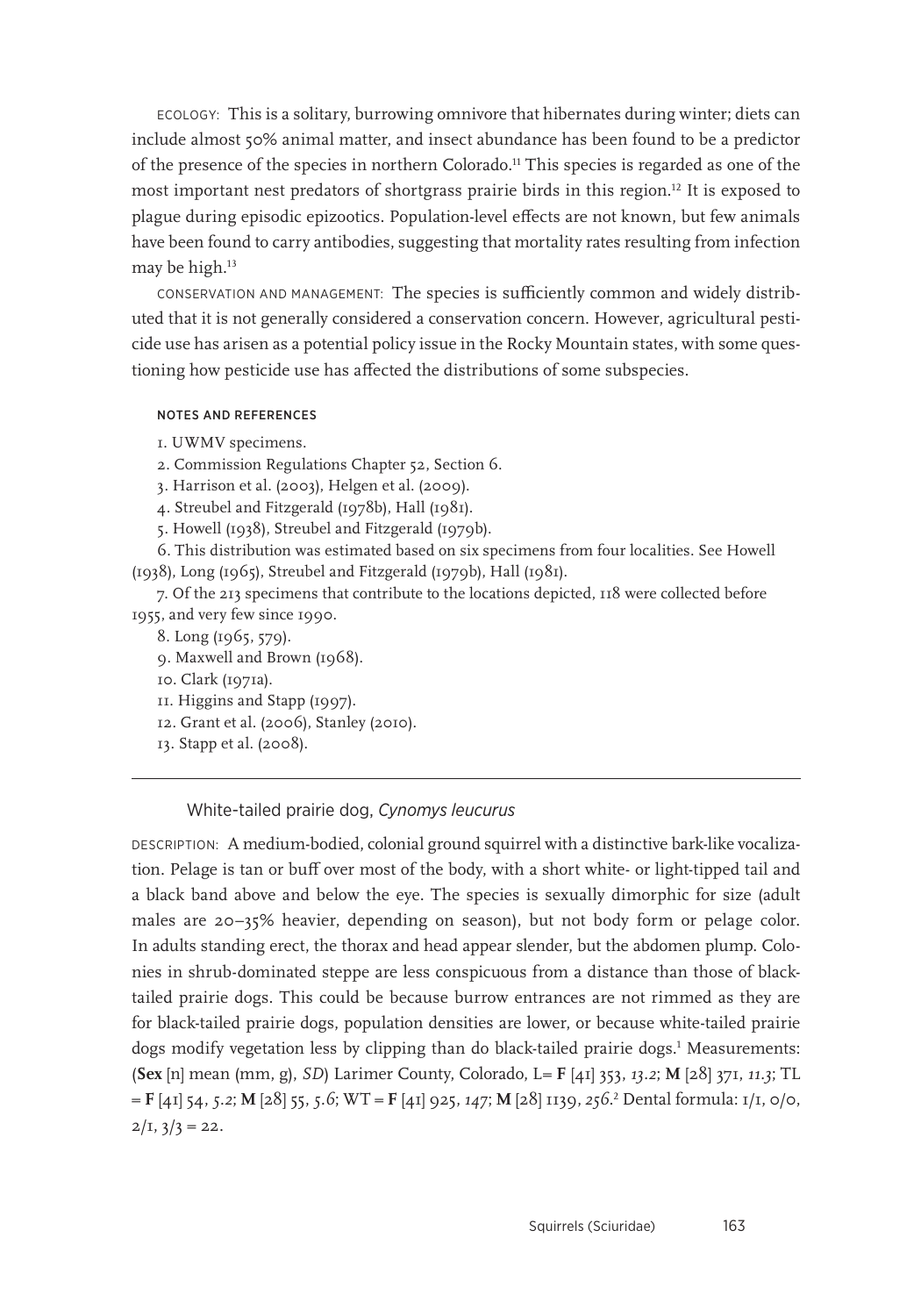





Distribution of the white-tailed prairie dog in Wyoming.

status: An unprotected nongame species.<sup>3</sup> It is common but patchily distributed in suitable habitats. Classified as a "designated pest" by the Wyoming Department of Agriculture, it is subject to local control actions.<sup>4</sup>

NOMENCLATURE AND SYSTEMATICS: The genus and species names have been stable for decades; no subspecies have gained wide recognition. The genus comprises five species, three of which (*C. leucurus*, *C. gunnisoni*, *C. utahensis*) occupy higher-elevation regions farther west than *C. ludovicianus*. These three high-elevation species are placed in the subgenus *Leucocrossuromys*, and the white-tailed prairie dog has the northernmost distribution of them, extending just over the state line into Montana. A 2009 reclassification of Holarctic ground squirrels confirmed that prairie dogs were a monophyletic group, with its sibling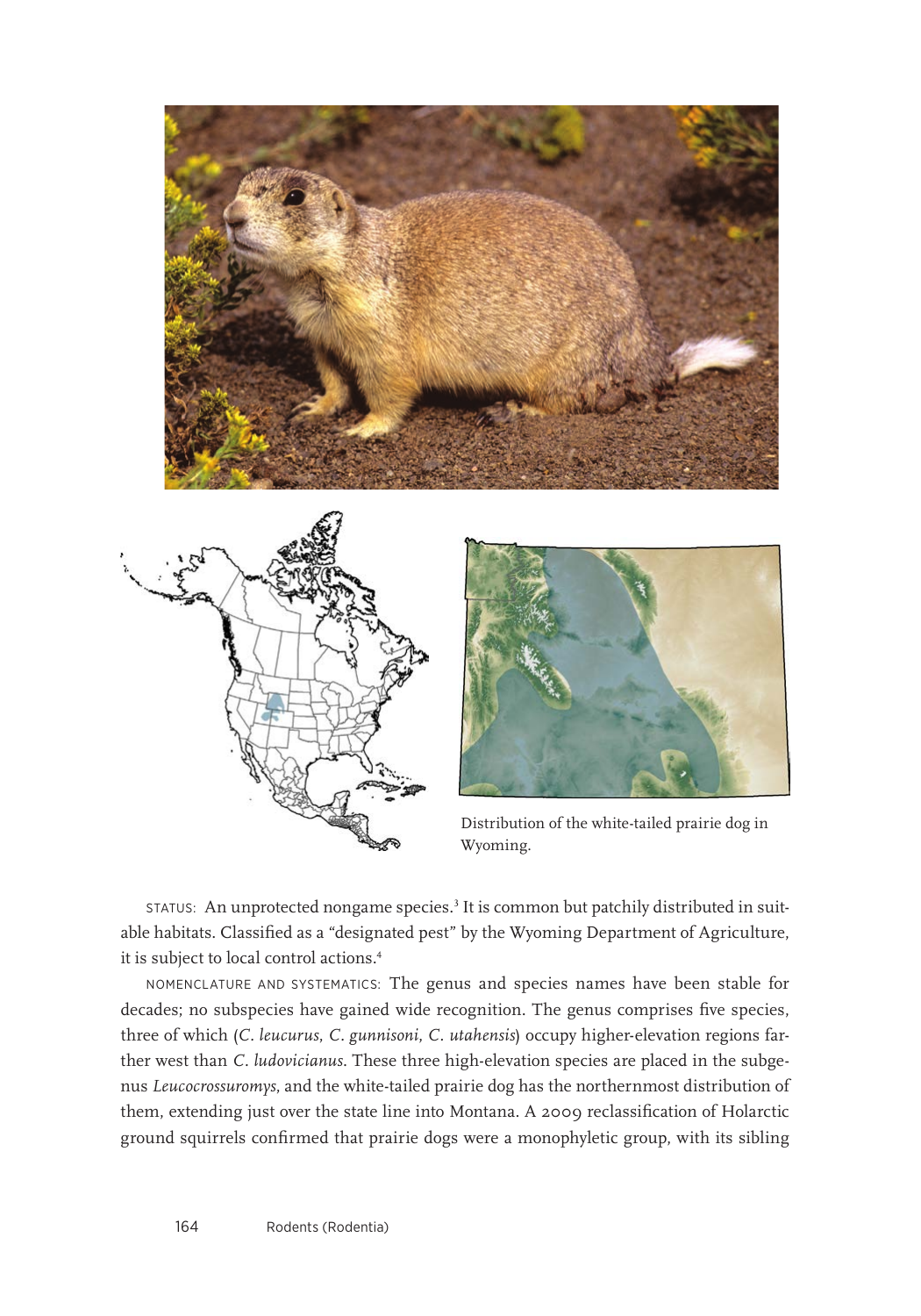

Map of a white-tailed prairie dog colony complex near Meeteetse, Wyoming, showing the tendency for colonies to align with soil or vegetative features, which in this case run from northwest to southeast.

lineage the pygmy ground squirrels.5 Hybridization with other prairie dog species has not been reported.

DISTRIBUTION AND HABITAT ASSOCIATIONS: This is a high plains shrub-steppe species that occurs today (shown) over much of the high-elevation shrub-steppe of Wyoming, Colorado, and eastern Utah. Estimates of presettlement colony area are difficult to generate and tend to be species-wide in scope, not specific to Wyoming. Most accounts suggest a smaller distribution today than 120 years ago. The 2006 colony area in Wyoming was estimated at 185,988 ha (718 mi²), which represents 55% of the area of the entire species range.<sup>6</sup> The species occurs in shrub-steppe below the lower elevational limit of trees over a triangle-shaped region with the northern corner where the Clarks Fork of the Yellowstone River crosses the state line into Montana, one in southeastern Albany County, and the southwestern one in southern Uinta County. The geographic range overlaps slightly with that of black-tailed prairie dogs at the zone of contact between the Bighorn and Laramie Mountains. Those two mountain ranges are barriers between the ranges of the two species in the northern and southern parts of the state. Colonies are distributed across the landscape in a pattern that reflects soil and vegetative features.7

ECOLOGY: This is a diurnal, colonial, burrowing herbivore that superficially resembles black-tailed prairie dogs. But their ecology differs in important ways. They are less socially structured than black-tailed prairie dogs, although both species have territorial home ranges occupied by adult females that mate with a single male that limits access by other males.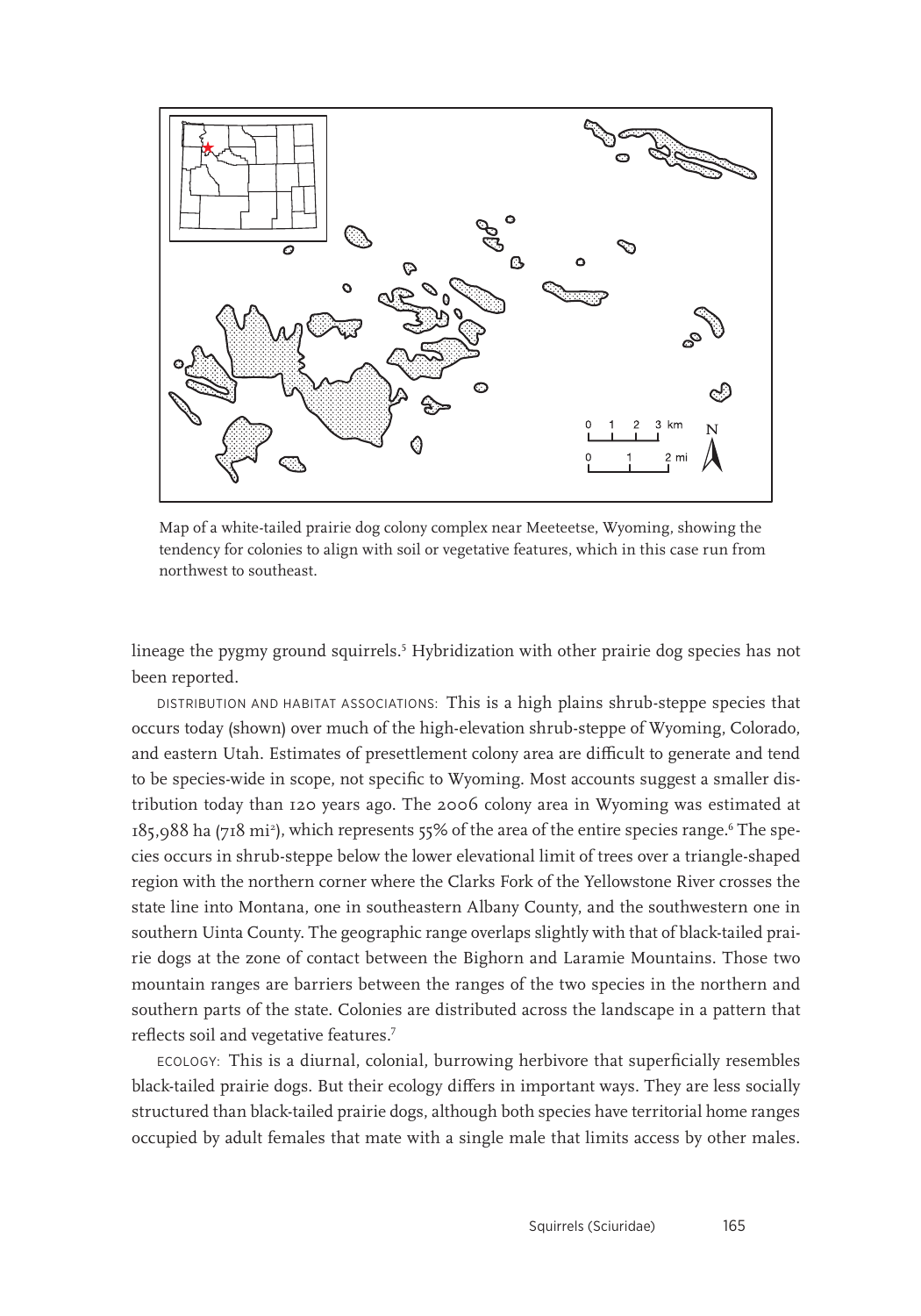Colonies are associated with level or rolling topography, tending to avoid steep slopes. White-tailed prairie dogs hibernate in winter, plugging their burrows with dirt that, when frozen, becomes a physical barrier to burrowing predators. Hibernation is obligate, deep, and prolonged, with 70–80% of animals in torpor at any one time in midwinter. Emergence from burrows begins in late February, depending on location. Adult males disappear from aboveground areas by late summer, presumably entering torpor then.<sup>8</sup> Diets vary seasonally: shrub leaves in early spring, then forbs as green-up progresses. In late summer, diets tend to be grass leaves and seed heads. Strong selection for particular plant species at a site has not been reported.<sup>9</sup> The species is shorter-lived than the black-tailed prairie dog, producing their first litters at one year of age; litters are larger than those for blacktailed prairie dogs. Survival rates are highly variable by age and year; juveniles survived to their second year at rates of  $9-23%$ , while adults (>1 year old) had annual survival rates of  $23-70\%$ .<sup>10</sup> The lowest of these values may have reflected the effects of plague.11 Population densities within colonies vary by year and season. In northern Colorado, densities were 3.5/ha (910/mi<sup>2</sup>) in the spring, but 8.4/ha (2200/mi<sup>2</sup>) after juveniles emerged from burrows. On-colony densities are typically lower than those for black-tailed prairie dogs.12 White-tailed prairie dogs are eaten by many mammalian and avian predators: coyotes, badgers, black-footed ferrets, red foxes, golden eagles, and various hawks. They are vulnerable to flooding in low-lying areas. Unknown numbers are killed by recreational shooters, but perhaps the single greatest factor in their abundance is plague, an introduced disease to which they are susceptible, and which reaches epizootic proportions episodically.<sup>13</sup>

Prairie dogs have important ecological roles aside from their herbivory and importance as prey. Their underground burrow systems are credited with providing physical structure in an environment that is otherwise physically simple. The burrows are important to various animal species: burrowing owls, snakes, mice, and insects. White-tailed prairie dogs clip shrubs from the vicinity of their burrow entrances, although less so than black-tailed prairie dogs, and these open sites are preferred by mountain plovers. Some consider prairie dogs generally to be keystone species because of their addition of physical structure (burrows) in a habitat that otherwise has little soil turnover and vegetation dynamics.<sup>14</sup>

CONSERVATION AND MANAGEMENT: White-tailed prairie dogs are not controlled for conflicts with agriculture to the extent that black-tailed prairie dogs are. This is primarily because the former do not attain the high local densities of the latter—at least in shrub-dominated steppe—and white-tailed prairie dogs are less likely to occur near crop agriculture. The primary human manipulations are shooting for recreation and localized control by poisoning. The species is critical to the recovery of the black-footed ferret in Wyoming.

## NOTES AND REFERENCES

```
1. Hoogland (2003).
```
2. Tileston and Lechleitner (1966).